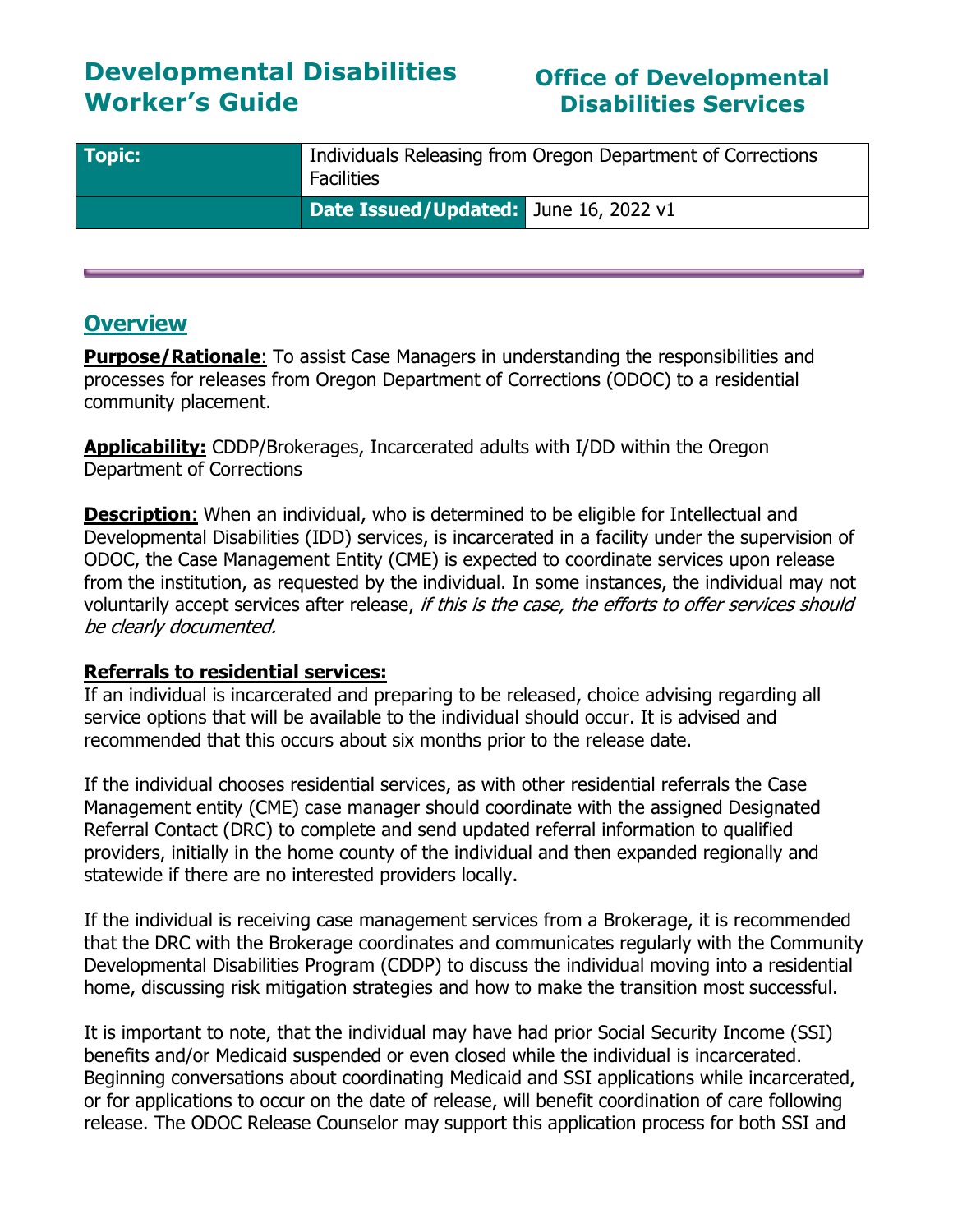OHP Medicaid.

If the individual does not have SSI or Medicaid re-established while incarcerated, the discussions about supporting the individual with appointments as early as the date of release may be critical with any potential provider.

\*\* see additional Tips and things to remember for case managers below

### **Communicating and coordinating with Parole and Probation:**

It is important that **all** referrals to residential services are coordinated with the Community Corrections Parole and Probation Officer assigned. The Parole and Probation officer must approve any placement while the individual is under post release supervision. ODOC will be looking to release the individual back to the county where the individual resided. If the home county has no willing qualified providers available at the time of release, the CME should discuss the options with the Parole Officer, including potential alternative options in other counties. If the Parole Officer agrees that the individual can be placed in another county, they can then make the request to the Parole/Probation office in that county. The Parole Officer may request a waiver to have the individual supervised by another county Community Corrections office. However, the receiving Parole/Probation office must agree to accept the supervision. If accepted, the receiving county would maintain supervision of the individual for duration of the post release supervision and the home CME may then transfer the case management to the receiving county.

### **Procedure(s) that apply:**

### **When an adult is not yet eligible for services:**

If eligibility AND testing for DD eligibility and/or case planning is needed, testing may be done at the facility when a psychologist is identified who agrees to enter the facility and conduct testing before release. This should be coordinated by the CDDP (or Brokerage if coordinating evaluation for case planning) with the assistance of the Correctional Counselor. Once determined eligible for services the CDDP should provide choice advising regarding all service options that may be available for the individual and begin looking at resources to support the individual at release.

### **When an adult is eligible for services:**

Generally, ODOC will contact a CDDP, when an AIC (individual) is approaching six months from a release date, to notify them that there is a adult in custody that will be releasing to their county and has an interest in receiving services. AICs are released to the county of conviction unless otherwise determined and approved by the parole board. ODOC then assigns the AIC a Correctional Counselor who will meet regularly with the AIC to identify any resources/supports within the institution that they may access prior to release. The assigned Correctional Counselor may assist the AIC as needed to complete and submit the application and appropriate releases of information if the AIC does not yet have eligibility established or needs to reapply to have services reopened.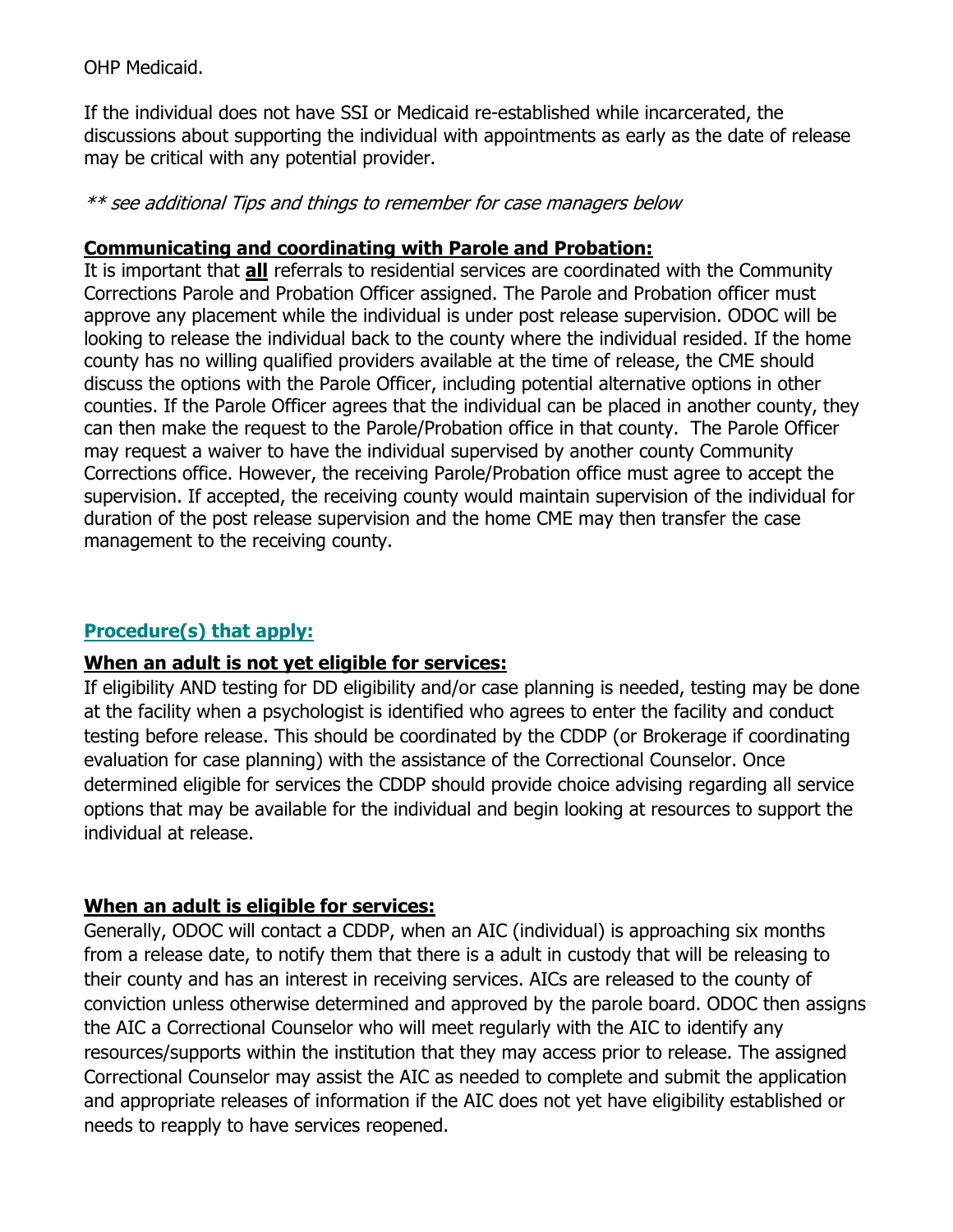For individuals who are eligible (or when they are eligible), the CME will need to coordinate and arrange for the completion of the Oregon Needs Assessment (ONA) and any other rate assessments while simultaneously planning for the authorization of an Individual Support Plan (ISP) so that services may be authorized or approved as soon as a release occurs.

If ODOC is unsure of a AICs eligibility or where they will be releasing to, they may contact ODDS. Should ODOC notify ODDS that an AIC is approaching six months from release, ODDS will assist the ODOC in connecting with the CDDP.

The CME should be sure to ask the Parole Officer some additional questions during case planning prior to release. Some questions to consider:

- What is the duration of the post release supervision?
- How often is the individual required to make contact with the Parole Officer?
- Is the individual required to register with the State Police?
- Are there any restrictions around being in the proximity of children or known victims?
- Requirements to work with the CDDP on obtaining placement?
- Any other special conditions required for the duration of the supervision?
- If medication coordination is needed, which health plan will the individual have or is there a Coordinated Care Organization that the individual will be enrolled into?

If the case manager has questions about coordination of care upon release, the case manager can contact the ODDS Field Liaison to request assistance or guidance around specific requirements for individual. If the individual is choosing residential services, the CDDP and the provider should have clear knowledge and understanding of the conditions required by the individual, this will assist the provider in supporting the individual to understand the conditions and encourage the individual to meet post-release expectations.

### In summary:

- 1. ODOC reaches out to the CME,
- 2. ODOC and CME to begin the discussion of release planning,
- 3. If ODOC needs support in connecting with a CME, they will contact ODDS. ODDS will support ODOC with a connection to the appropriate CME.
- 4. CME completes Choice Advising, the ONA, SNAP, (ANA if applicable for in-home services) and ISP if applicable

## **Residential placement coordination:**

If the individual chooses to live in a residential setting (foster home or 24-hour group home), the same processes should be followed as any other referral for residential services:

- The individual should receive choice advising on where they would like to live and the services they would like to receive.
	- $\circ$  It is important to know that the Parole Officer supervising the individual must agree on the placement for the duration of the post-release supervision.
	- o During supervision the individual is still under the jurisdiction of the correctional system and must adhere to the release conditions and guidance of the assigned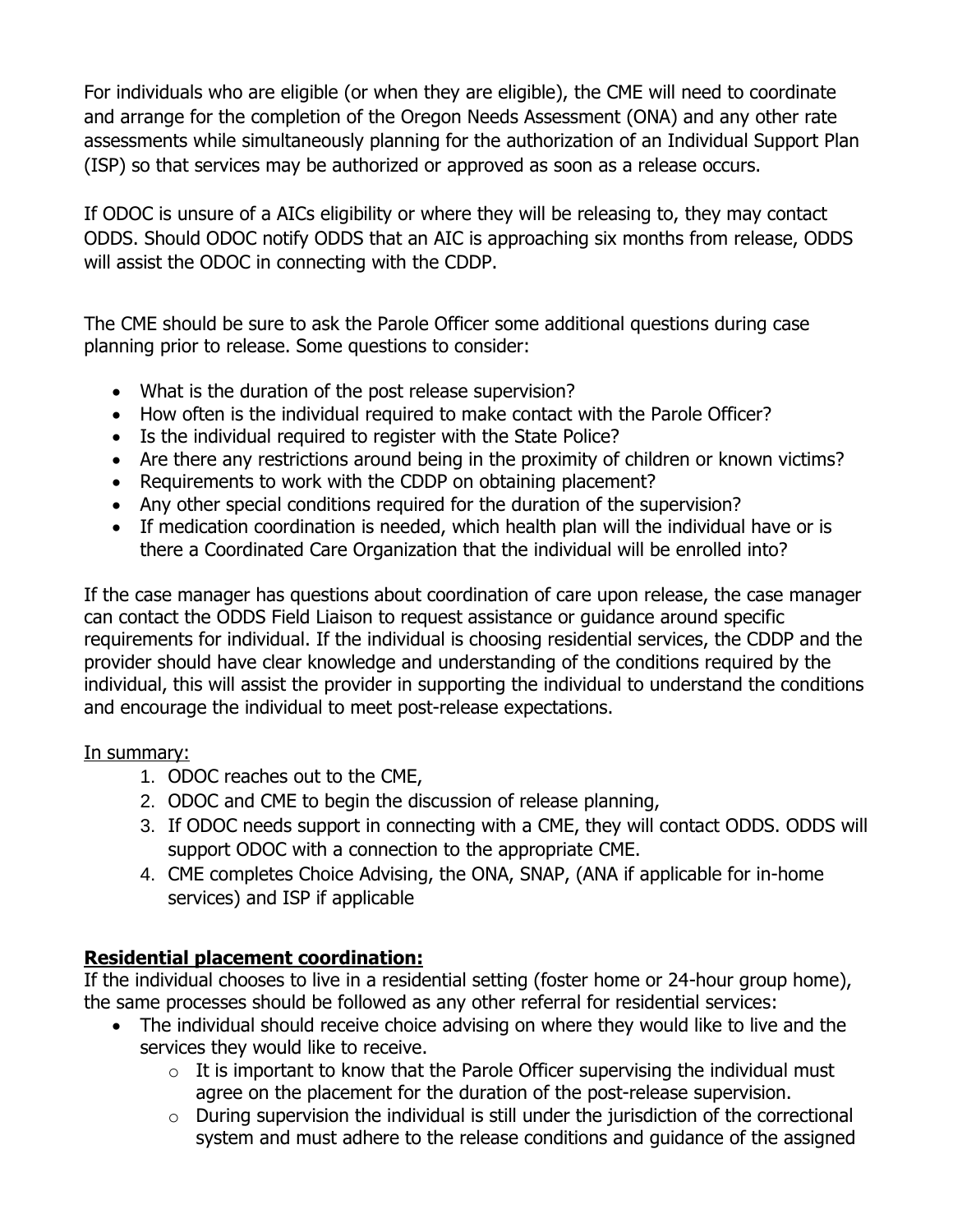Parole Officer.

- $\circ$  The Parole Officer may defer to the DD system but should be invited to be part of the ISP team and should always be consulted when placing or moving the individual while under post-release supervision.
- $\circ$  At the end of the jurisdiction, choice advising should again be discussed to ensure that the individual's choice is honored.
- DRCs must explore all other available and qualified providers in the county of release. And then statewide if necessary and with permission by the Parole or Probation Officer.

# **When a Residential provider is identified:**

The CME should contact the assigned ODOC Release Counselor who can assist in arranging visits with the new provider called "institutional visits" prior to release and any logistics of the day of release. If possible, the provider may also make arrangements to pick up the individual on release day. If no provider has been identified at the time of release, family members, friends or the case manager my arrange transportation. If transportation issues have been identified prior to release, the Parole officer may assist in identifying transportation support.

- On the day of release there may be appointments that the individual needs to attend as soon as possible:
	- $\circ$  Initial meeting with the Parole Officer (usually same day),
	- o Social Security Administration (re-establish benefits) (if application was not coordinated while incarcerated);
	- o Oregon Health Plan/ Medicaid (if application was not coordinated while incarcerated);
		- It will be important to request that eligibility is established on the date or release if the appointment is not on the same day. Medicaid may be backdated up to 90 days.
	- o Psychiatric or other provider if medication prescriptions will be needed
	- $\circ$  And in some cases, they may need to register with the State Police Sex Offender Registry.
- In situations where the individual's SSI benefits may be delayed, the provider should be advised of the situation prior to accepting the individual. Any agreement for Room and Board prior to SSA Benefits being available is an agreement between the individual (or representative payee) and the provider.
- CDDP may contact the ODDS Field Liaison at any time during the referral process to discuss concerns or changes to the plan at release.

## **Tips and things to remember:**

## 1. **Pre-Release:**

- a. **SSI/OHP Benefits:** The Oregon Health plan (or Medicaid) and Social Security Income or benefits are not available to the individual until they are physically released from the institution. Working with the ODOC Release Counselor to apply for benefits prior to release will be beneficial upon discharge. The ODOC Release Counselor will send the SSI application to reinstate to the Social Security office in the county/city of release.
	- i. If benefits are not approved prior to release, at release the SSA will require the individual's institution identification to confirm identity or other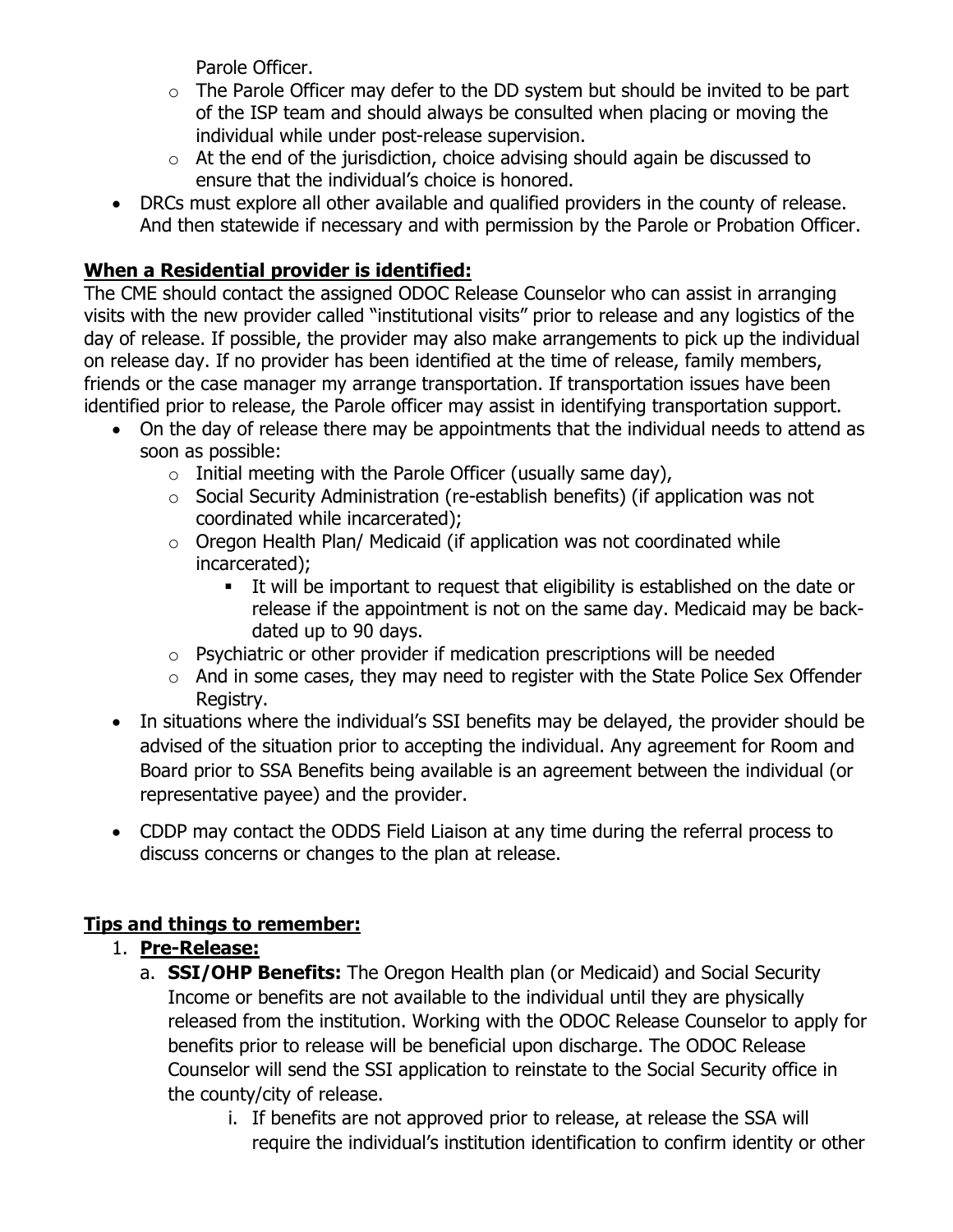form of ID, and the release paperwork from the ODOC. OHP eligibility must be assured so that the provider will receive a service payment.

- b. **Service Rate and ISP authorization:** Some upfront work by the CME needs to happen prior to placement or sending referrals to prospective providers. Determining the service payment, using the ONA or SNAP must be completed for rate determination and as part of the residential referral process. These processes contribute to the ISP development which needs to be authorized on or before placement occurs.
- c. **Medication and prescriptions-** The CME should work with the ODOC Release Counselor in obtaining records from the ODOC when necessary and available including current medication administration and if possible, a prescription for a one-time refill of any medication. If the CME needs support in obtaining ODOC information, including Medication Records they can request assistance from ODDS.

## 2. **Release without an identified provider:**

- b. After the local provider search is completed, and there are no available providers identified in the county of release the individual may need to access temporary placement through the community corrections in a post-release setting designed for adults releasing from ODOC. This must be coordinated with the correctional release counselor and the assigned Parole Officer from the county of release.
	- a. If the Parole Officer denies a move to another county, then they should be advised that there are no current IDD provider resources in the county of release. The Parole Officer has the final approval as to where the individual resides while under supervision. This means the individual may need to access post-release housing through the Community.

### **Frequently Asked Questions**:

#### 1. **Can a provider require an individual follow a court order?**

No. The conditions of parole are ordered to the individual and are required by the judicial system. The provider and ISP team should make every effort to support the individual to comply with the conditions, but they may not require specific conditions of the individual.

Enforcement of these conditions is the responsibility of the Parole Office. Compliance is the responsibility of the individual. Providers and the CDDP should report any known violations to the Parole Officer. Any new crimes should be reported to law enforcement as soon as possible.

#### 2. **Can a SC require an individual to follow Parole Conditions?**

No. The conditions of parole are ordered to the individual and are required by the judicial system. The provider and ISP team should make every effort to support the individual to comply with the conditions, but they may not require specific conditions of the individual.

Enforcement of these conditions is the responsibility of the Parole Office. Compliance is the responsibility of the individual. Providers and the CDDP should report any known violations to the Parole Officer. Any new crimes should be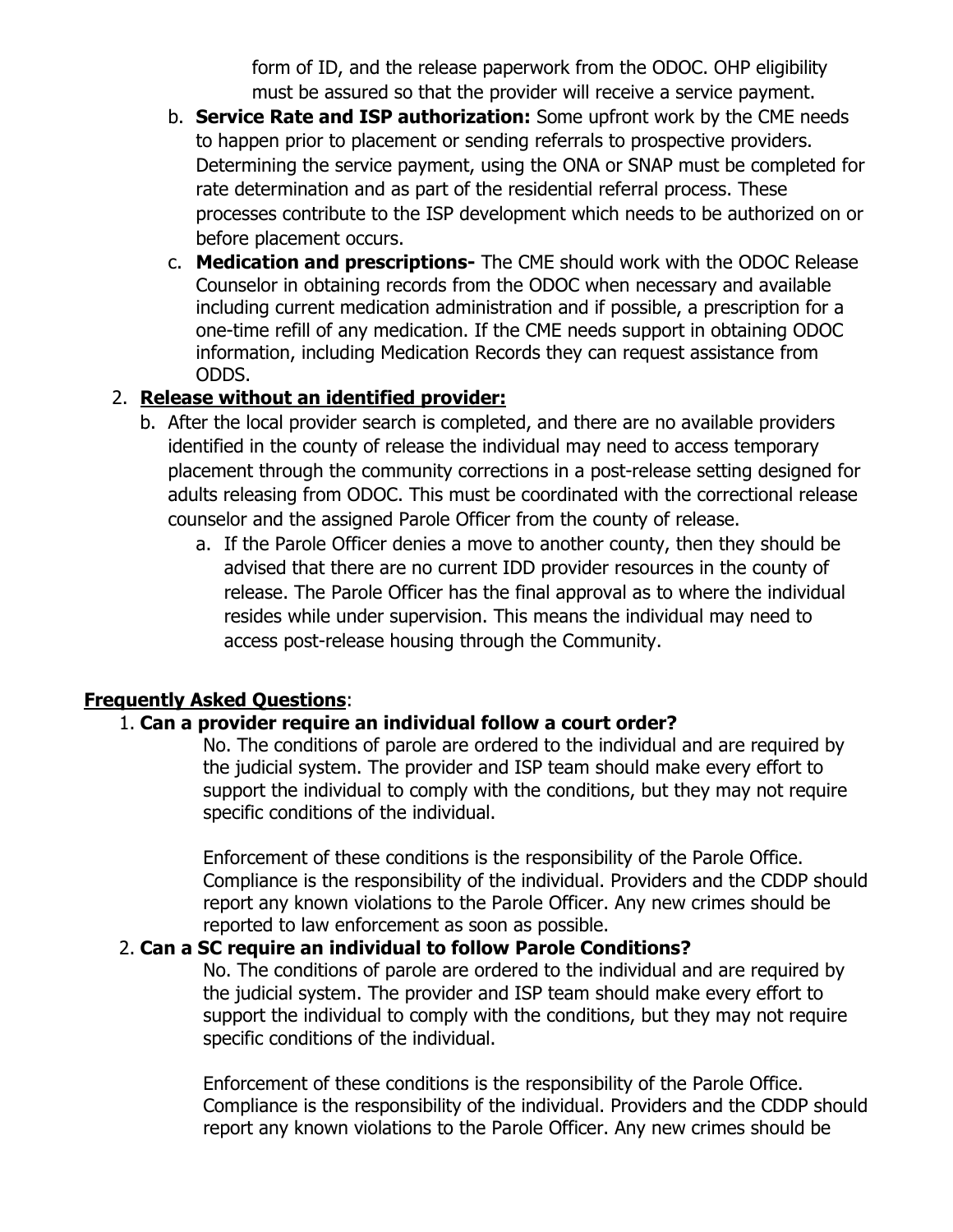reported to law enforcement as soon as possible.

#### 3. **What if a provider gives involuntary notice to an individual – who needs to report to whom?**

If the individual is still under post-release supervision, the assigned Parole Officer should be advised of the potential loss of placement.

The individual may choose to appeal the involuntary move-out

\*\*NOTE- The Parole Officer cannot compel a provider to continue to serve an individual.

#### 4. **Who needs to know if an individual is missing for more time than the ISP permits?**

If an individual under post-release supervision is unable to be located, the parole office should be notified as noted in the ISP with the parole officer in agreement.

#### 5. **How can I find the individuals Parole or Probation officers contact information?**

A case manager can visit: <http://docpub.state.or.us/OOS/intro.jsf> to get the institutional case load contact information needed for the individual.

#### 6. **What additional forms should be kept with the ISP if any?**

The ISP should reflect the supports provided to the individual to assist in complying with court orders.

EX: Court orders requiring the individual to attend Mental Health treatment 2x weekly during the parole jurisdiction; the ISP should reflect that the provider will offer transportation to the appointment in support of complying with treatment. Should the individual often choose not to attend treatment, the ISP may indicate what guidance and reminders the provider may offer to the individual in order to comply with court ordered conditions. The ISP should indicate any actions the provider should take when the individual chooses to refuse compliance with the court order and what documentation should occur when this happens. It is recommended that there is documentation when the individual refuses or cannot attend.

#### 3. **Does the provider have to keep any additional documentation related to court proceedings?**

Parole conditions and any court orders for the individual should be retained in the individual's records.

### 4. **Does the individual still retain choice when choosing services?**

While a person is under jurisdiction of the community corrections, they should still be offered choice of services, however the Parole Officer may have the final say of where the person resides while on supervision, determining the risk to the community if present. In most instances, a conversation with the Parole Officer can help clarify that the individual having choice in the placement can be a benefit in a successful transition back into the community and supports the overall success of the transition from the ODOC.

# **For some ODOC releases additional conditions may apply:**

#### **Sex Offender registration at release from ODOC.**

1. Best practices would be to support the individual in registering and then keeping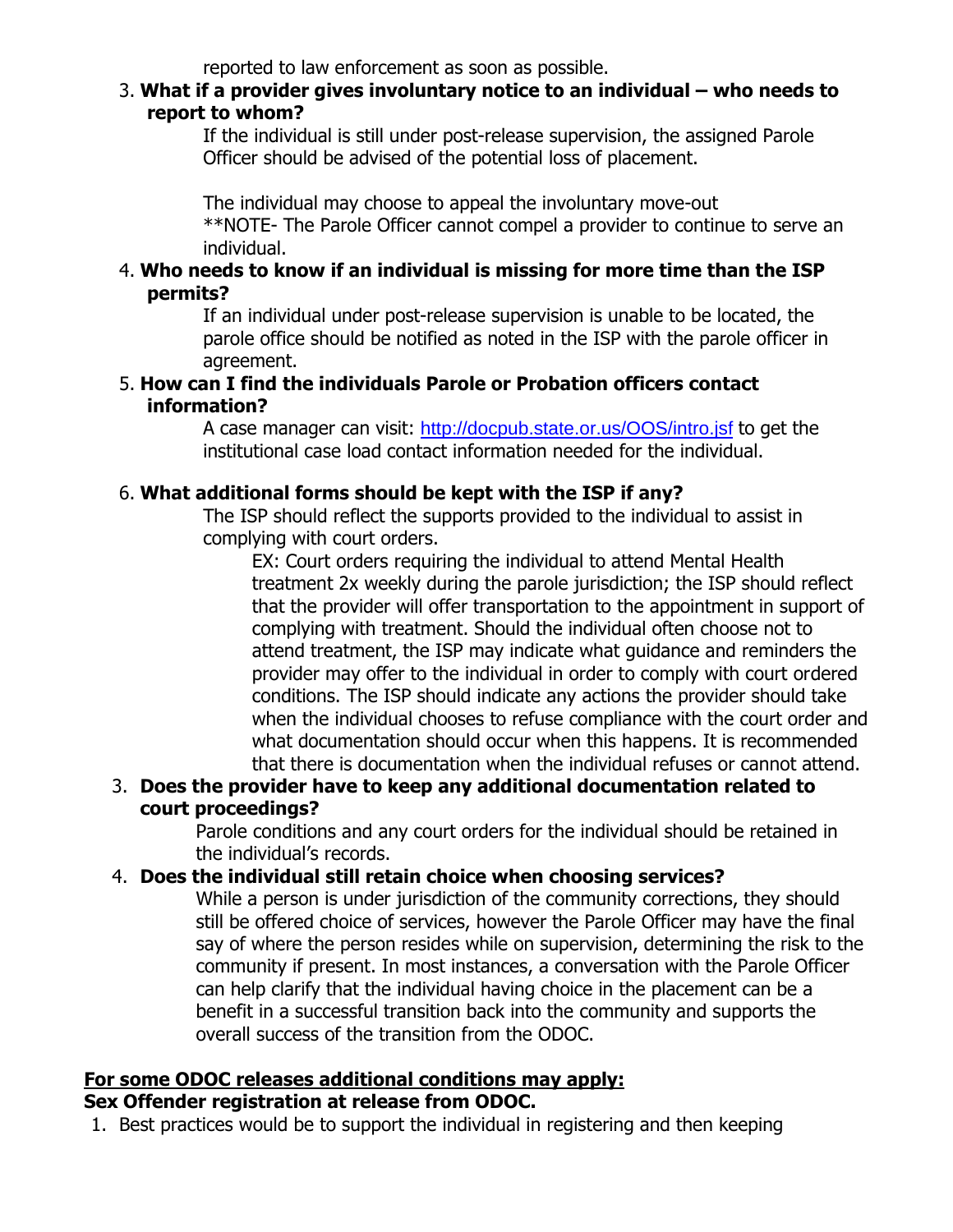documentation about registration in the individuals' file along with recommendations and requirements specific to serving individuals with court ordered restrictions.

- 2. Retain all legal documentation in the individuals file for future reference and case planning.
- 3. Conditions on individuals (Sex Offender treatment, community service, Parole and Probation reporting etc.) and the legal expectations need to be documented clearly.
	- a. Persons who may have a history of sex offences but are not adjudicated may also attend treatments but may not be required to do so.
	- b. If the person wishes to attend treatment it must be their choice and not a condition of residence.
- 4. Treatment should be outlined in the ISP, including how to support the individual in getting to treatment, who will pay for treatment (OHP vs. Parole/probation vs. individual out of pocket, vs. ODDS exceptional payment.
	- a. Providers should not be paying for treatment or therapy
- 5. Pay close attention to the jurisdiction dates. The dates of the legal requirements may end the requirement during the middle of an ISP period. Necessary changes to the plan should reflect the new/or lack of further legal requirement.

**Information regarding registered sex offender requirements and how this impacts service planning:** (i.e., legal restrictions for individuals required to register but the court order has expired)

- 1. In the State of Oregon, many convicted sex offenders must register with the Oregon State Police Sex Offender Registration Unit. This information is provided to the public for general public safety and awareness.
- 2. Sex offenders in Oregon are classified in one of the following levels:
	- a. (1) A level one sex offender who presents the lowest risk of reoffending and requires a limited range of notification.
	- b. (2) A level two sex offender who presents a moderate risk of reoffending and requires a moderate range of notification
	- c. (3) A level three sex offender who presents the highest risk of reoffending and requires the widest range of notification.

## **Timelines for registration:**

Offenders must register within 10 days following discharge, release on parole, post-prison supervision or other supervised or conditional release

- 1. Additional reporting requirements:
	- a. Within 10 days (up to 10 days before and up to 10 days after) the offender's date of birth.
	- b. Within 10 days of any address change (includes a move out of state).
	- c. Within 10 days of starting employment or vocation at an institute of higher education.
	- d. Within 10 days of stopping/changing employment or vocation at an institute of higher education.
	- e. Within 10 days of starting enrollment/attendance at an institute of higher education.
	- f. Within 10 days of stopping/changing enrollment/attendance vocation at an institute of higher education.
	- g. No later than 10 days of arrival in Oregon if offender has just moved to Oregon